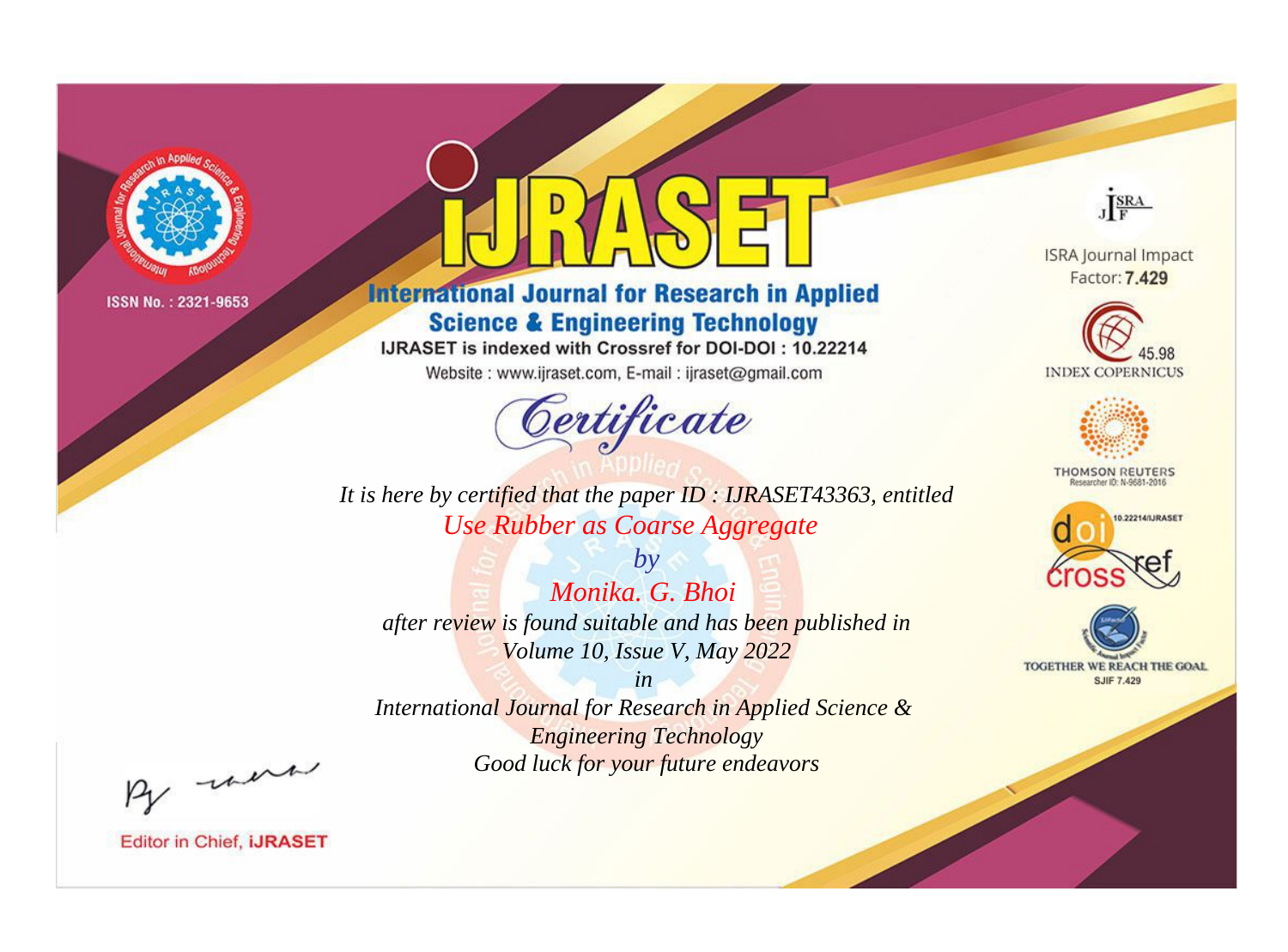

# **International Journal for Research in Applied Science & Engineering Technology**

IJRASET is indexed with Crossref for DOI-DOI: 10.22214

Website: www.ijraset.com, E-mail: ijraset@gmail.com



JERA

**ISRA Journal Impact** Factor: 7.429





**THOMSON REUTERS** 



TOGETHER WE REACH THE GOAL **SJIF 7.429** 

*It is here by certified that the paper ID : IJRASET43363, entitled Use Rubber as Coarse Aggregate*

*by Sharayu. K. More after review is found suitable and has been published in Volume 10, Issue V, May 2022*

*in* 

*International Journal for Research in Applied Science & Engineering Technology Good luck for your future endeavors*

By morn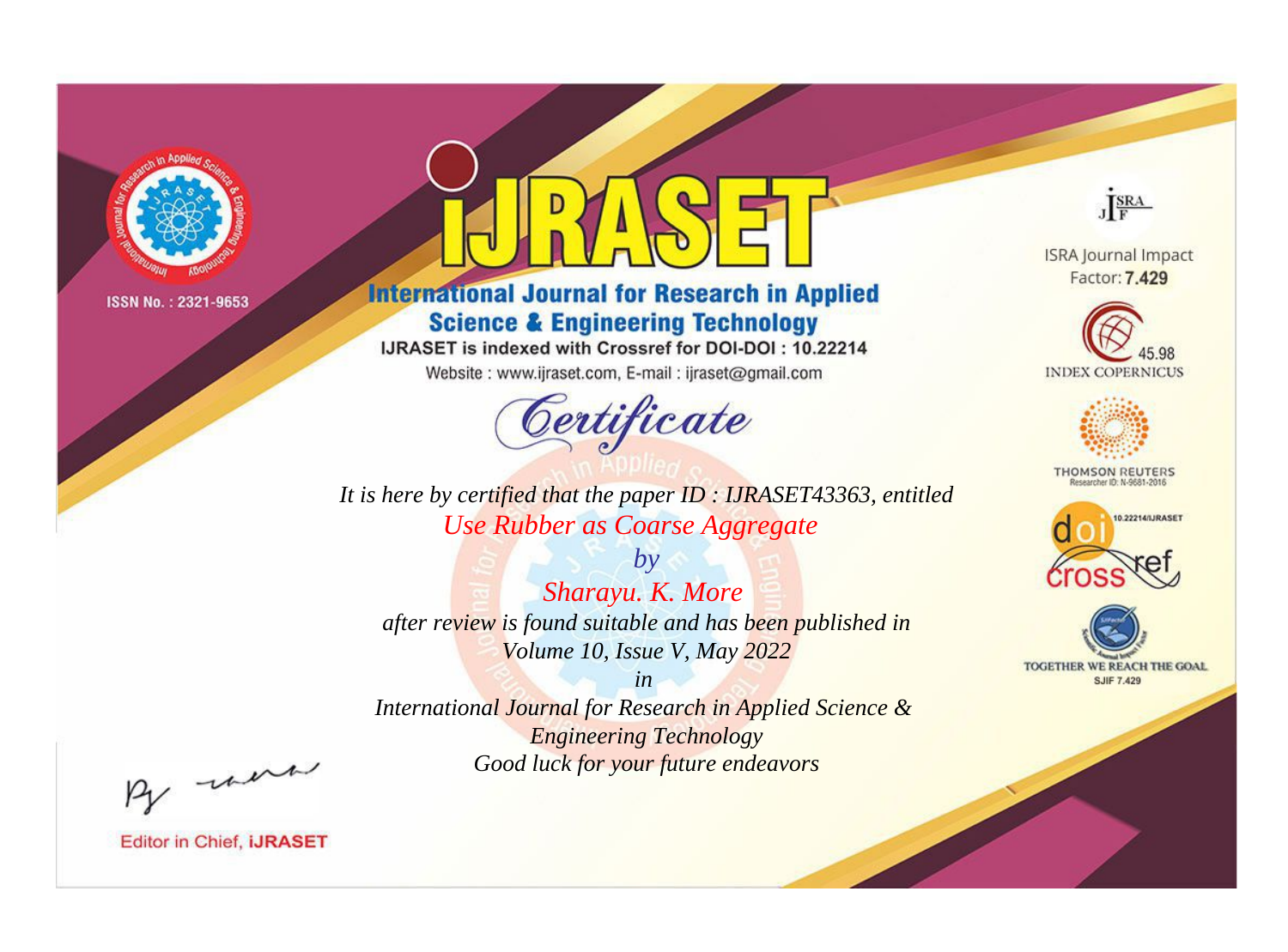

# **International Journal for Research in Applied Science & Engineering Technology**

IJRASET is indexed with Crossref for DOI-DOI: 10.22214

Website: www.ijraset.com, E-mail: ijraset@gmail.com



JERA

**ISRA Journal Impact** Factor: 7.429





**THOMSON REUTERS** 



TOGETHER WE REACH THE GOAL **SJIF 7.429** 

*It is here by certified that the paper ID : IJRASET43363, entitled Use Rubber as Coarse Aggregate*

*by Ishwari. M. Savkar after review is found suitable and has been published in Volume 10, Issue V, May 2022*

*in* 

*International Journal for Research in Applied Science & Engineering Technology Good luck for your future endeavors*

By morn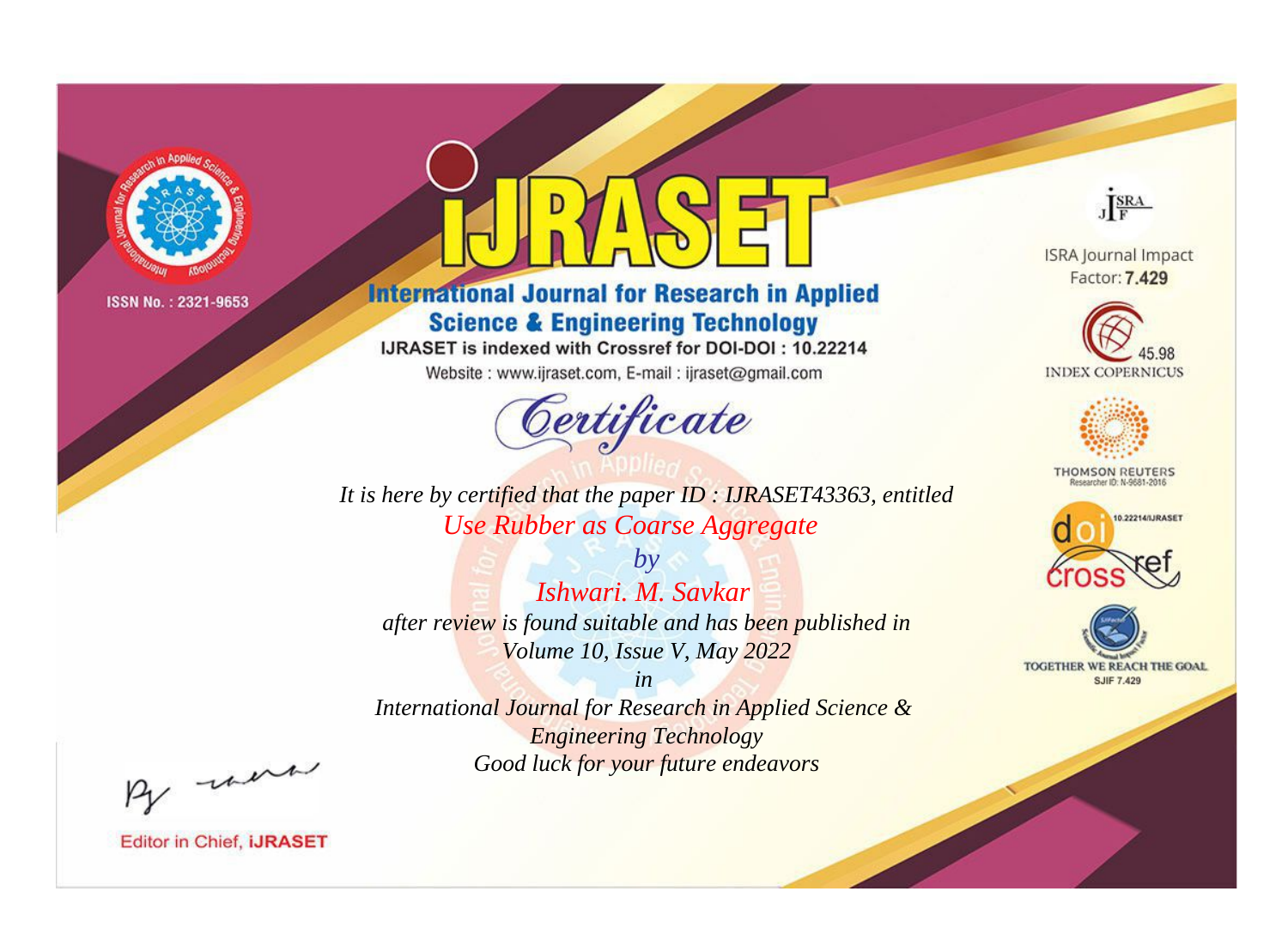

# **International Journal for Research in Applied Science & Engineering Technology**

IJRASET is indexed with Crossref for DOI-DOI: 10.22214

Website: www.ijraset.com, E-mail: ijraset@gmail.com



JERA **ISRA Journal Impact** 

Factor: 7.429





**THOMSON REUTERS** 



TOGETHER WE REACH THE GOAL **SJIF 7.429** 

*It is here by certified that the paper ID : IJRASET43363, entitled Use Rubber as Coarse Aggregate*

*by Girish. S. Pagar after review is found suitable and has been published in Volume 10, Issue V, May 2022*

*in* 

*International Journal for Research in Applied Science & Engineering Technology Good luck for your future endeavors*

By morn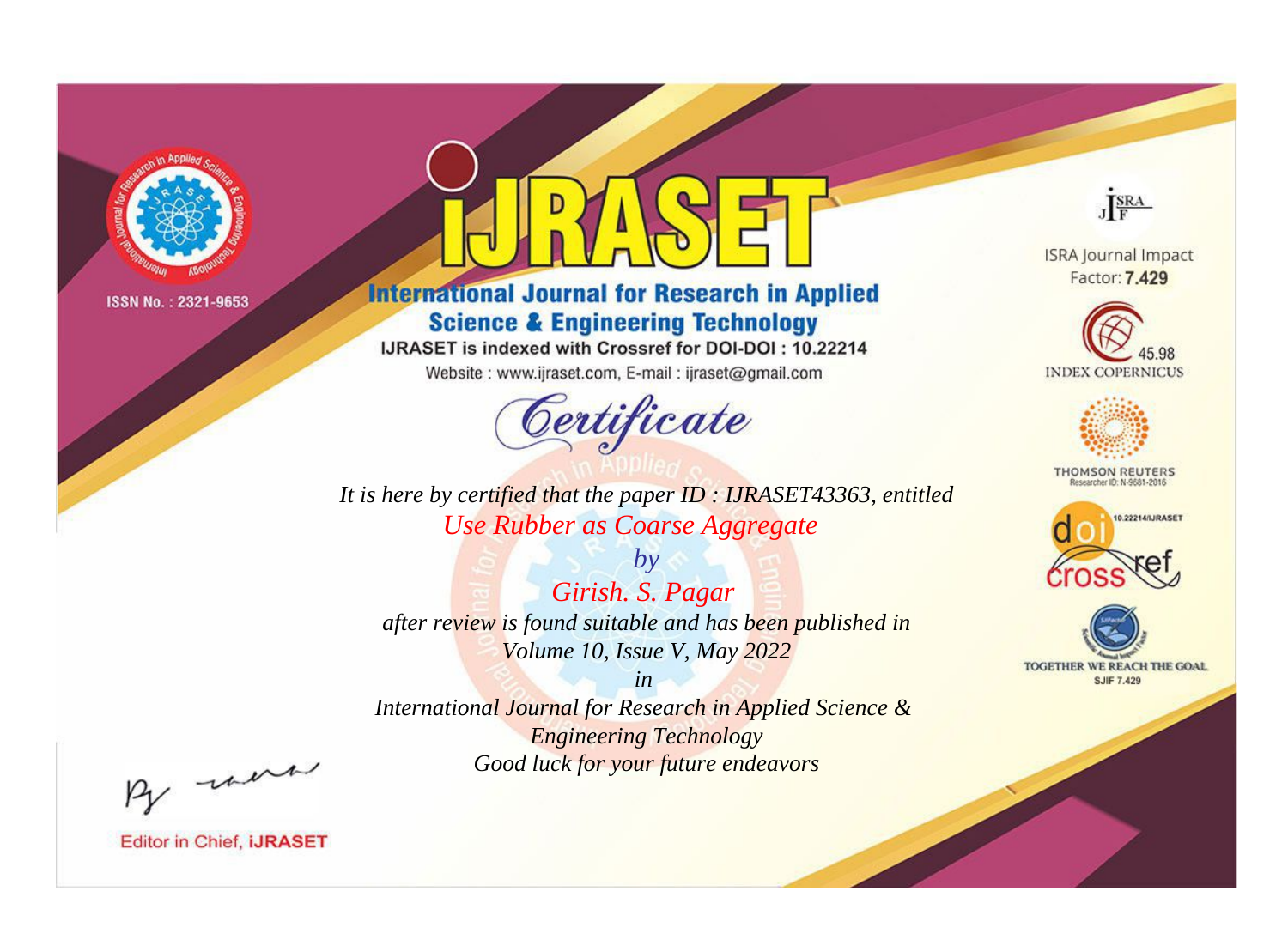

# **International Journal for Research in Applied Science & Engineering Technology**

IJRASET is indexed with Crossref for DOI-DOI: 10.22214

Website: www.ijraset.com, E-mail: ijraset@gmail.com



**ISRA Journal Impact** 

JERA

Factor: 7.429





**THOMSON REUTERS** 



TOGETHER WE REACH THE GOAL **SJIF 7.429** 

*It is here by certified that the paper ID : IJRASET43363, entitled Use Rubber as Coarse Aggregate*

*by Sarika Badgujar after review is found suitable and has been published in Volume 10, Issue V, May 2022*

*in* 

*International Journal for Research in Applied Science & Engineering Technology Good luck for your future endeavors*

By morn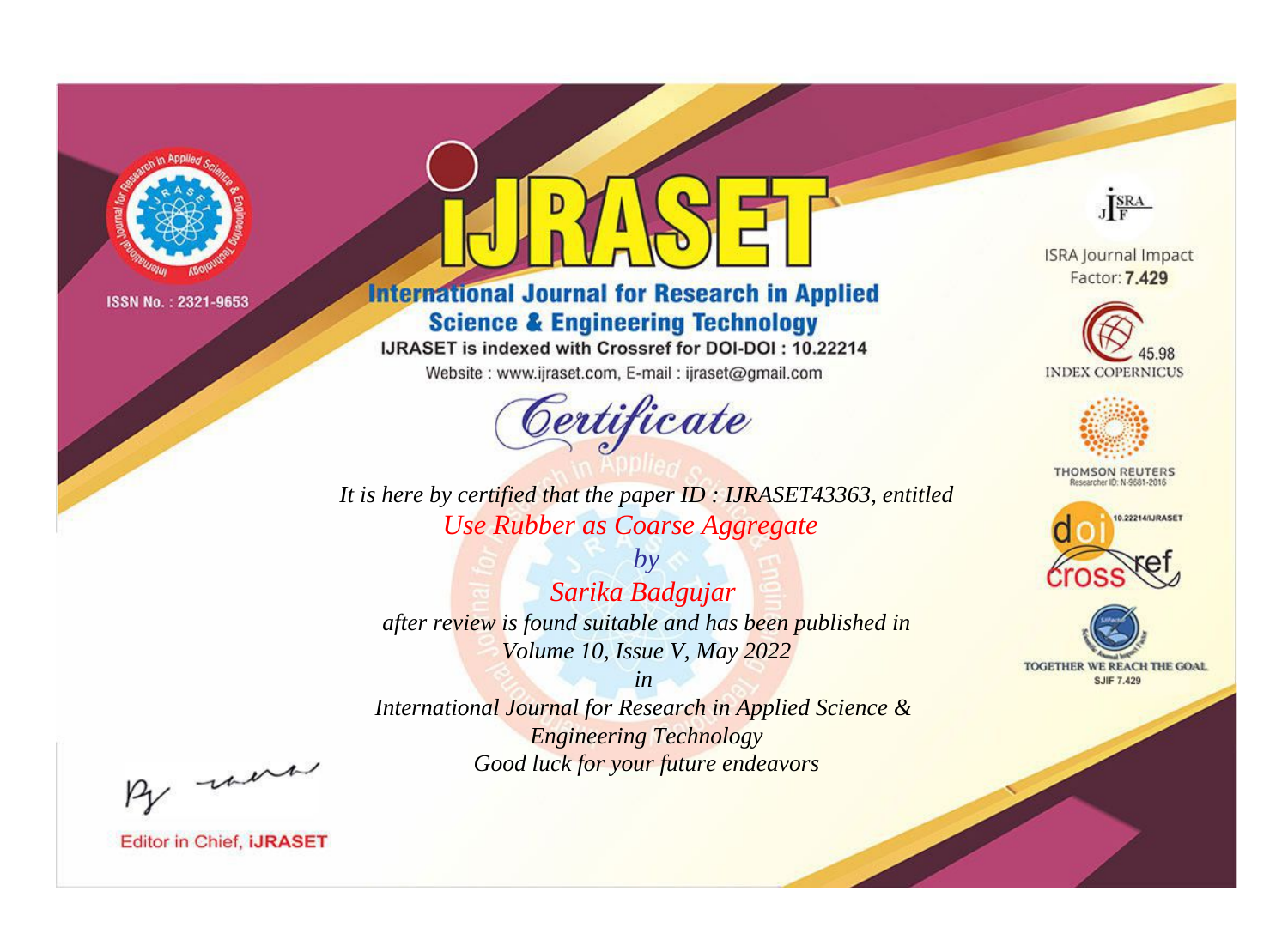

# **International Journal for Research in Applied Science & Engineering Technology**

IJRASET is indexed with Crossref for DOI-DOI: 10.22214

Website: www.ijraset.com, E-mail: ijraset@gmail.com



JERA

**ISRA Journal Impact** Factor: 7.429





**THOMSON REUTERS** 



TOGETHER WE REACH THE GOAL **SJIF 7.429** 

*It is here by certified that the paper ID : IJRASET43363, entitled Use Rubber as Coarse Aggregate*

*by Prashant. G. Chavan after review is found suitable and has been published in Volume 10, Issue V, May 2022*

*in* 

*International Journal for Research in Applied Science & Engineering Technology Good luck for your future endeavors*

By morn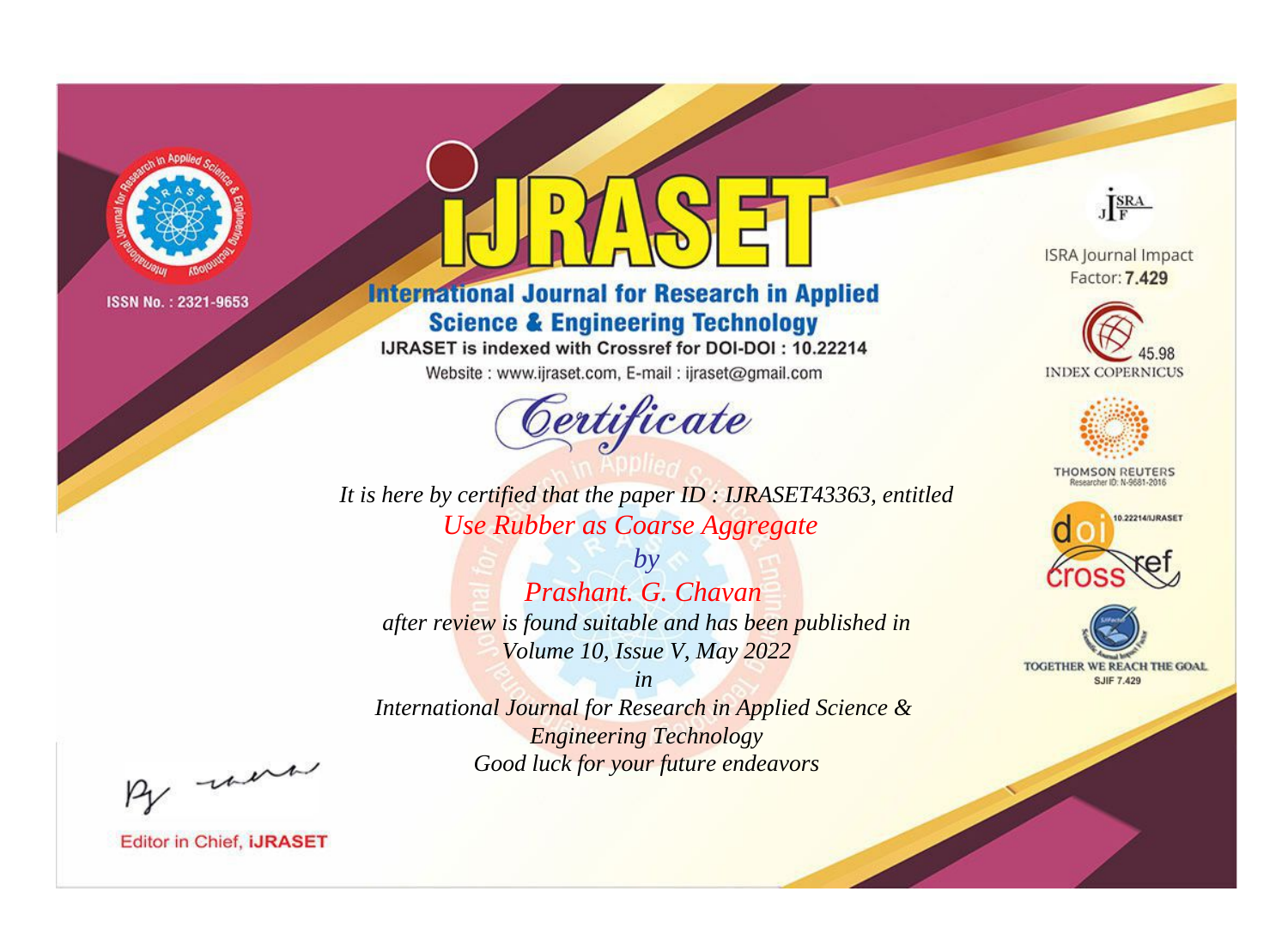

# **International Journal for Research in Applied Science & Engineering Technology**

IJRASET is indexed with Crossref for DOI-DOI: 10.22214

Website: www.ijraset.com, E-mail: ijraset@gmail.com



JERA

**ISRA Journal Impact** Factor: 7.429





**THOMSON REUTERS** 



TOGETHER WE REACH THE GOAL **SJIF 7.429** 

*It is here by certified that the paper ID : IJRASET43363, entitled Use Rubber as Coarse Aggregate*

*by Ashwini. M. Kadam after review is found suitable and has been published in Volume 10, Issue V, May 2022*

*in* 

*International Journal for Research in Applied Science & Engineering Technology Good luck for your future endeavors*

By morn